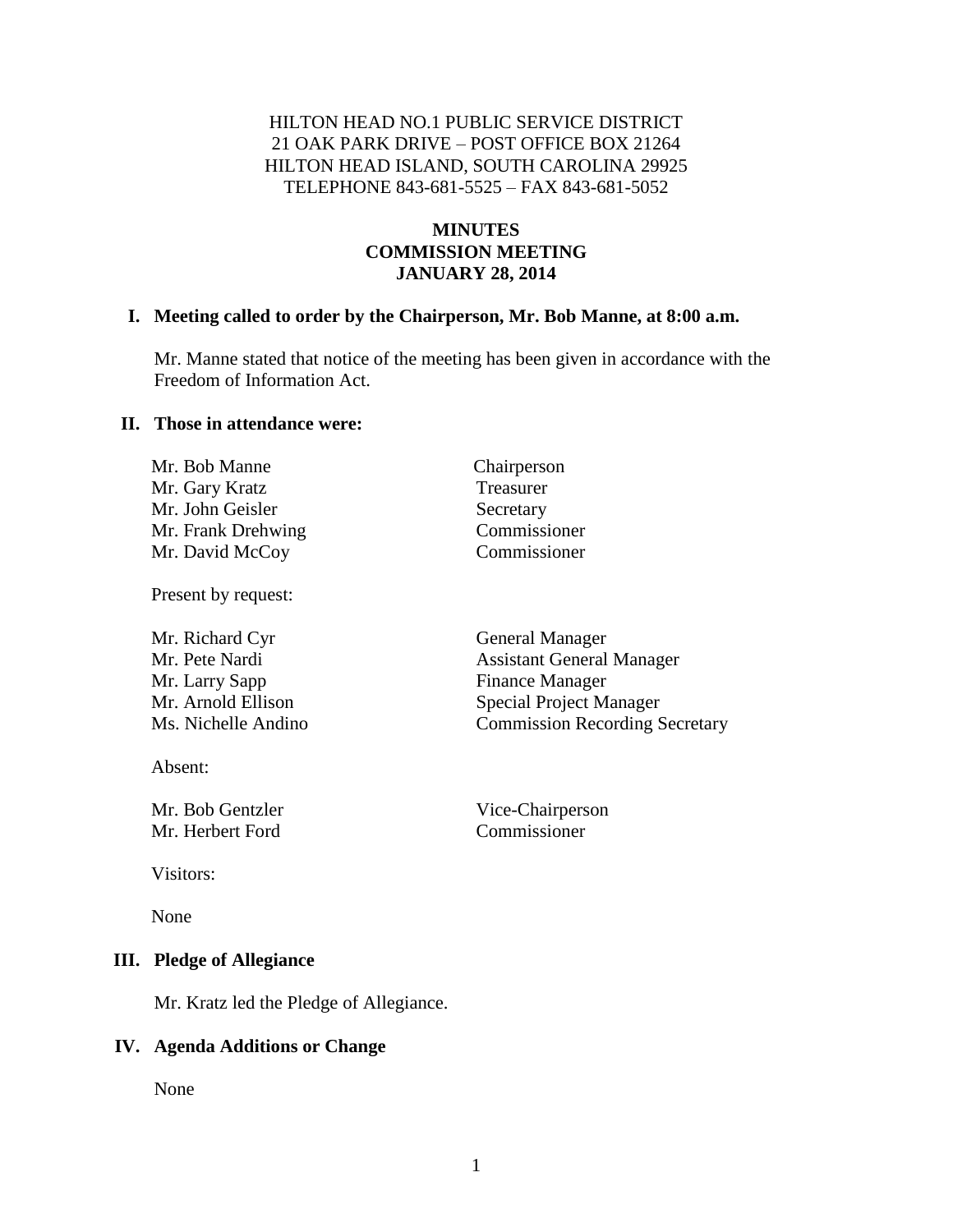# **V. Adoption of Draft Minutes of the December 17, 2013 Regular Meeting**

#### Action

• Mr. Kratz moved to adopt the minutes of the December 17, 2013, regular meeting as presented. Mr. Drehwing seconded. The motion passed unanimously.

## **VI. Public Comment on Non-Agenda Items**

None

# **VII. FY'14 Second Quarter Management Report**

Key Discussion Points

- Mr. Cyr presented the First Quarter FY'14 year-to-date accomplishments. Mr. Cyr stated the FY'14 is progressing quickly and he looks forward to another successful year.
- Mr. Cyr submitted an updated report of Second Quarter FY'14 Staff Work Plan, highlighting projects that are underway or completed.

# **VIII. FY'14 Financial Statement**

Key Discussion Points

- Mr. Sapp prepared a year-to-date financial statement for the period ending December 31, 2013 for discussion at the Commission meeting. No commission action is required.
- Mr. Sapp provided a summary of the District's financial results, actual vs. budget for the period ended December 31, 2013. As of December 31, 2013 the District's financial condition is stable.

## **IX. Series 2014 Reimbursement Resolution**

Key Discussion Points

- Mr. Sapp presented the draft reimbursement resolution authorizing the issuance of the Series 2014 Front Foot Assessment Revenue Bonds for commission adoption. The resolution was prepared by the District's Bond Counsel.
- Adoption of the reimbursement resolution
- General Manager, Staff and Bond Counselor are proposing this resolution.
- General Manager and staff recommend the adoption of the reimbursement resolution.

Action

 Mr. Geisler moved to adopt the Series 2014 Reimbursement Resolution. Mr. Kratz seconded. The motion passed unanimously.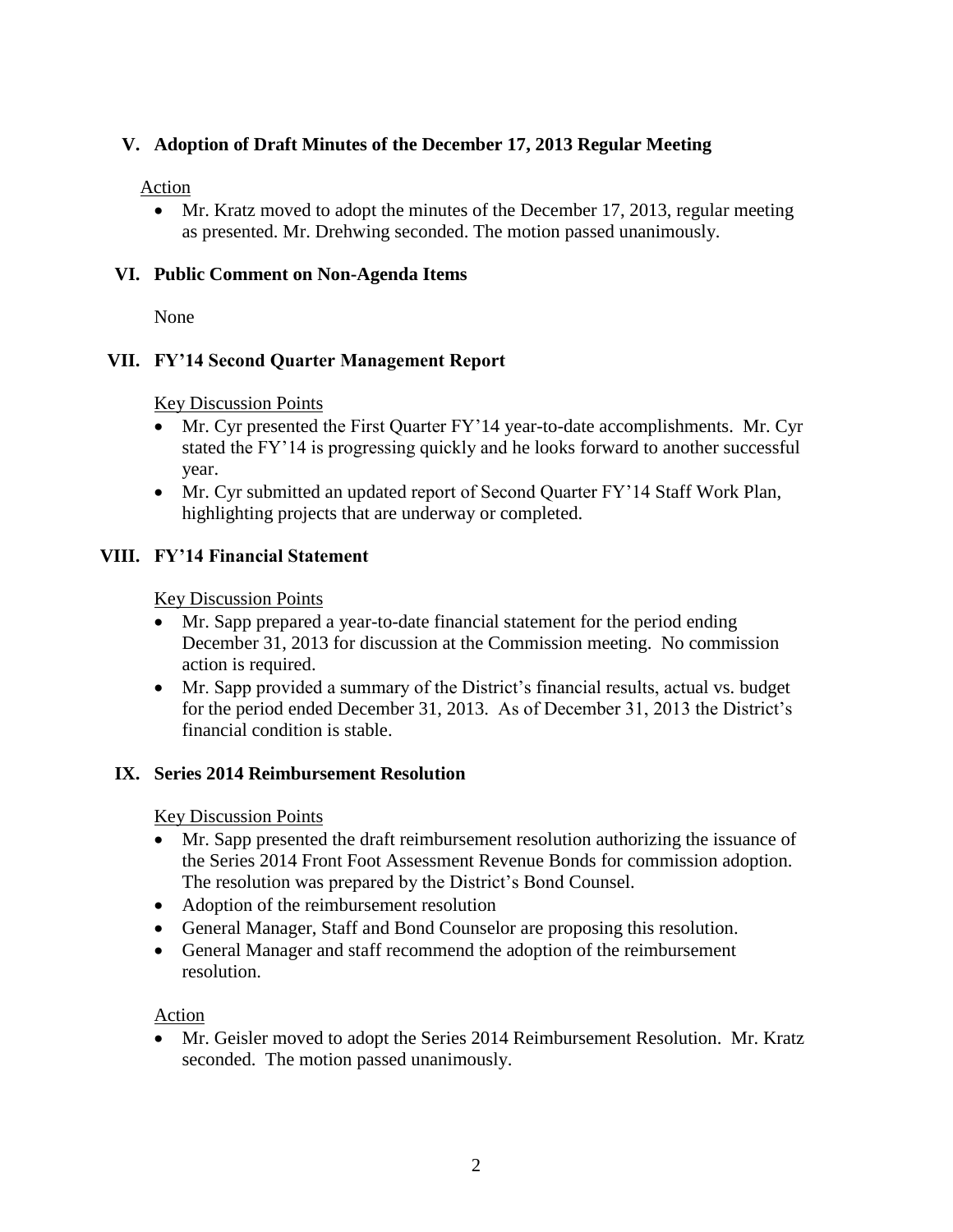## **X. Commissioner & Committee Reports**

#### **A. Finance Committee**

#### Key Discussion Points

• The Committee has not met since the last Board meeting.

#### **B. Planning and Operations Committee**

#### Key Discussion Points

• The Committee next scheduled meeting is February 14, 2014 at 9:00am.

## **C. Long Range Water Supply Planning Committee**

#### Key Discussion Points

- The Committee met on January 27, 2014 at 2:00 pm to discuss and review Saltwater Intrusion update; ASR Operations; Bluffton Fly-Over Update, RO Plant Expansion Project and other issues of interest.
- Mr. Nardi presented a memo on the 2014 Hilton Head-Bluffton Chamber of commerce Legislative Agenda.

#### Action

 As a member of the Government Affairs Committee, PSD has offered to propose new language for the "Water" component of the Legislative Agenda, which is in need of updating.

## **D. Community Relations and Personnel Committee**

## Key Discussion Points

• The Committee met on January 15, 2014 to discuss and review succession planning, service line protection programs, 2014 legislative agenda, PSD employee demographics report memo and affordable care act.

## Action

 Mr. Nardi to develop a survey with customer feedback on the service line protection programs.

## **XI. Staff Reports**

## **A. Community Involvement Report**

## Key Discussion Points

- Mr. Nardi provided the Community Relations Report for January 2014.
- PSD received the MarCom Gold Award for their website.
- PSD will hold its annual Employee/Spouse Health Screening on January 30.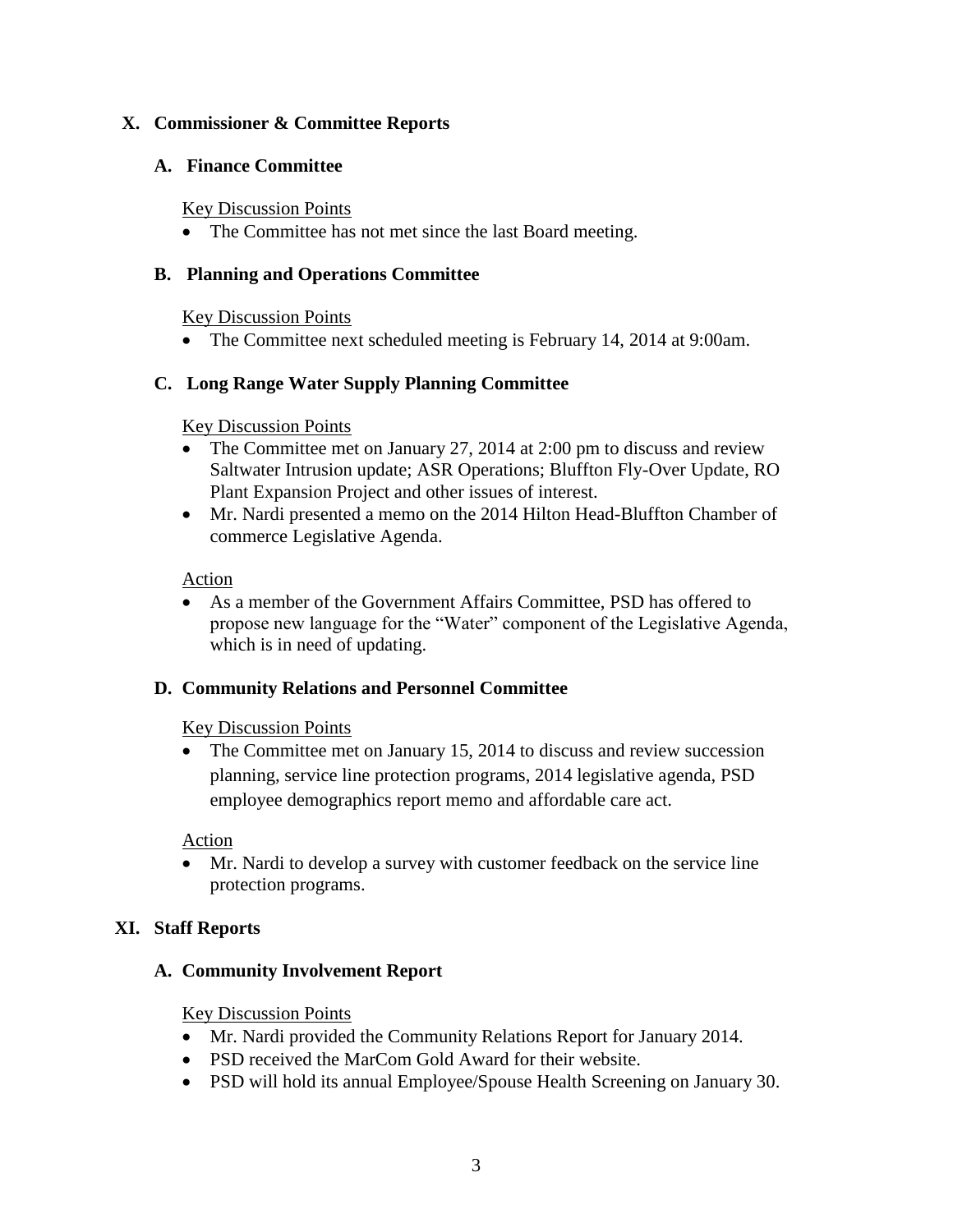- The annual Statement of Economic Interest (SEI) filing with the S.C. Ethics Commission has been completed for all Commissioners who provided their login and password. This SEI filing is termed the 2014 filing, but it covers calendar year 2013.
- PSD will once again take part in the Hilton Head High School's "Reality Store" day on February 20. Students in all grades are assigned careers and incomes based upon their current g.p.a.
- PSD is hosting the Hilton Head High Job Shadower. Garrett Von Minden, a junior at Hilton Head High School, will job shadow at the PSD on February 5 as part of the Hilton Head-Bluffton Chamber of Commerce's first ever Job Shadow Day.
- The SCWARN (South Carolina Water Agency Resource Network) Workshop and Tabletop Emergency Planning Exercise was held January 15 in Lexington. SCWARN currently have 29 utility members.
- The Greenery will begin installing Phase II of the Water Efficiency Courtyard at the front entrance of the Water Resource Center at the end of January.
- Both the Baygall pump station and sewer line installation remain on track for completion in March, weather permitting. Connection interest is high and Project SAFE has approved five grant applications in the project area.
- Mr. Nardi attended the January 13 Baygall POA meeting to discuss the project and answer any questions.
- Mr. Cyr presented a Legislative Report of the second session of the 2013-2014 biennium of the South Carolina General Assembly which convened on January 14, 2014 and scheduled to adjourn June 5, 2014.
- The bills of interest to Hilton Head PSD are the House Bills and Senate Bills. It is still early in the final session; therefore further action above legislation is anticipated. All bills that do not pass this session will be "dead" and will need to be resubmitted in the next biennium.

# **B. Tax Increment Financing (TIF)**

Key Discussion Points

 Mr. Cyr stated that Mr. Reilly with the Town of Hilton Head has agreed to meet with Board to discuss and review the TIF Project.

Action

 Mr. Cyr to schedule the TIF meeting with Mr. Reilly for full Board discussion and review in February 2014.

## **XII. General Manager's Report**

Key Discussion Points

 Mr. Cyr commented that the community room equipment installation is scheduled for the afternoon of February 25th.